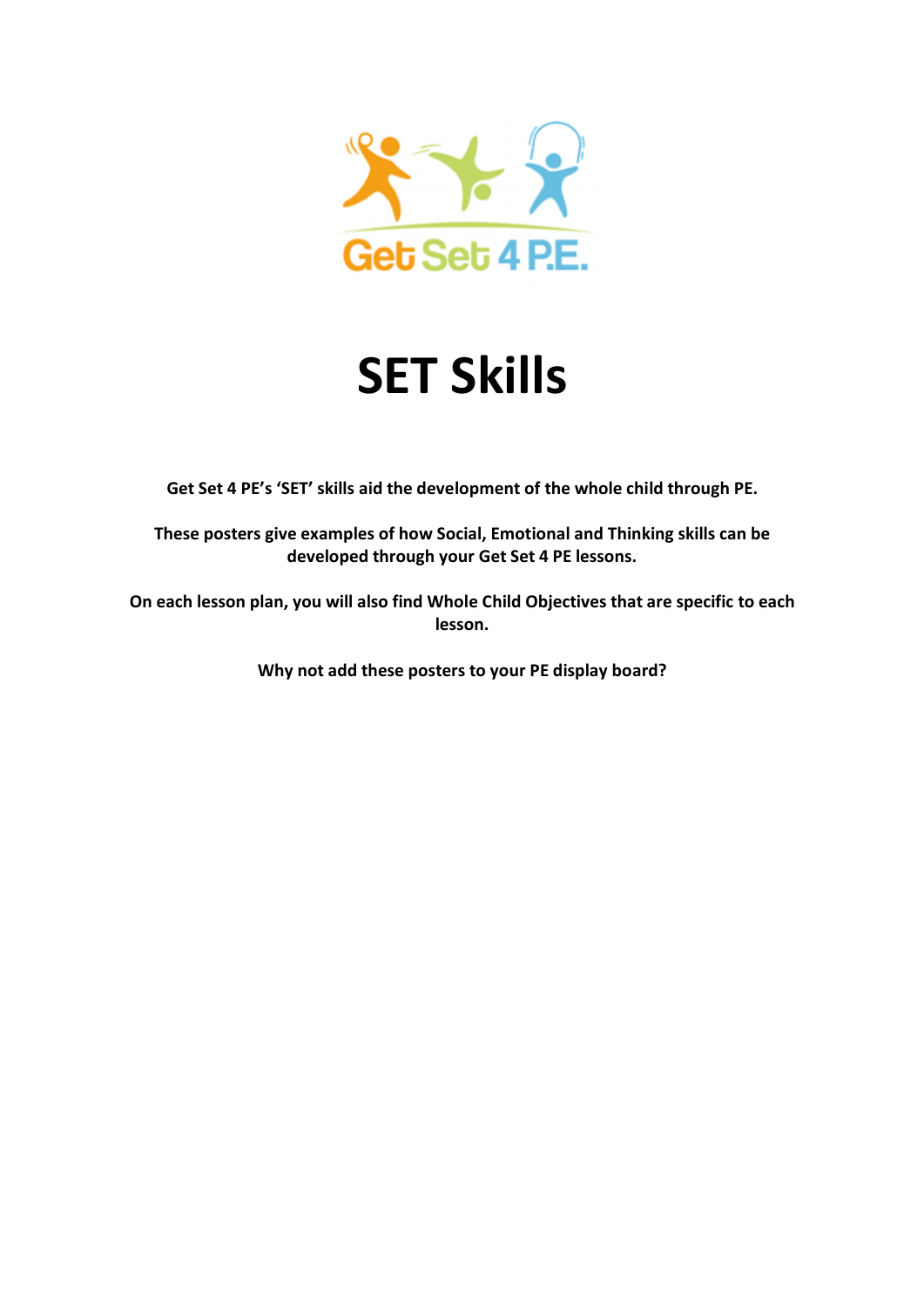

## SOCIAL SKILLS IN PE

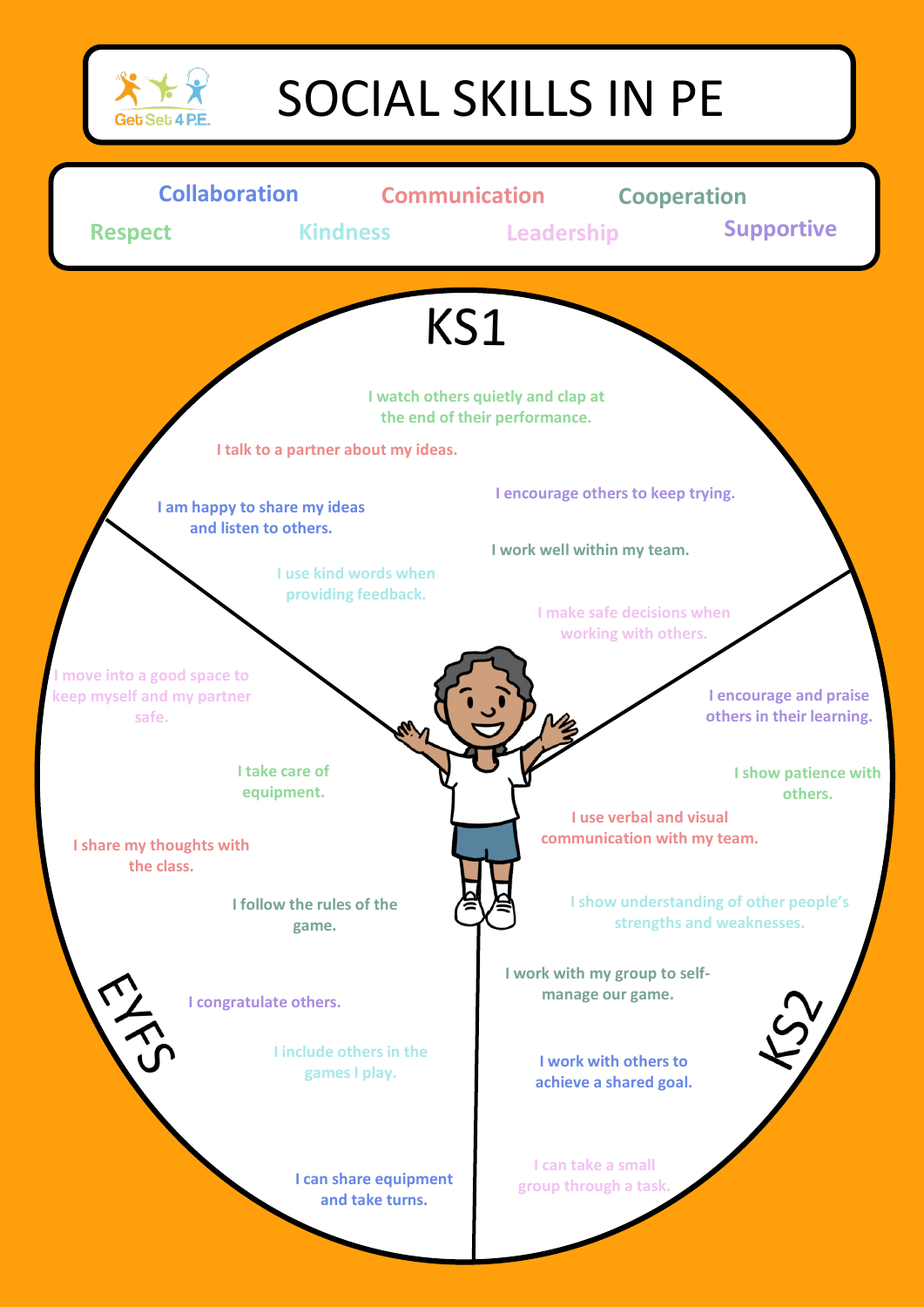

## EMOTIONAL SKILLS IN PE